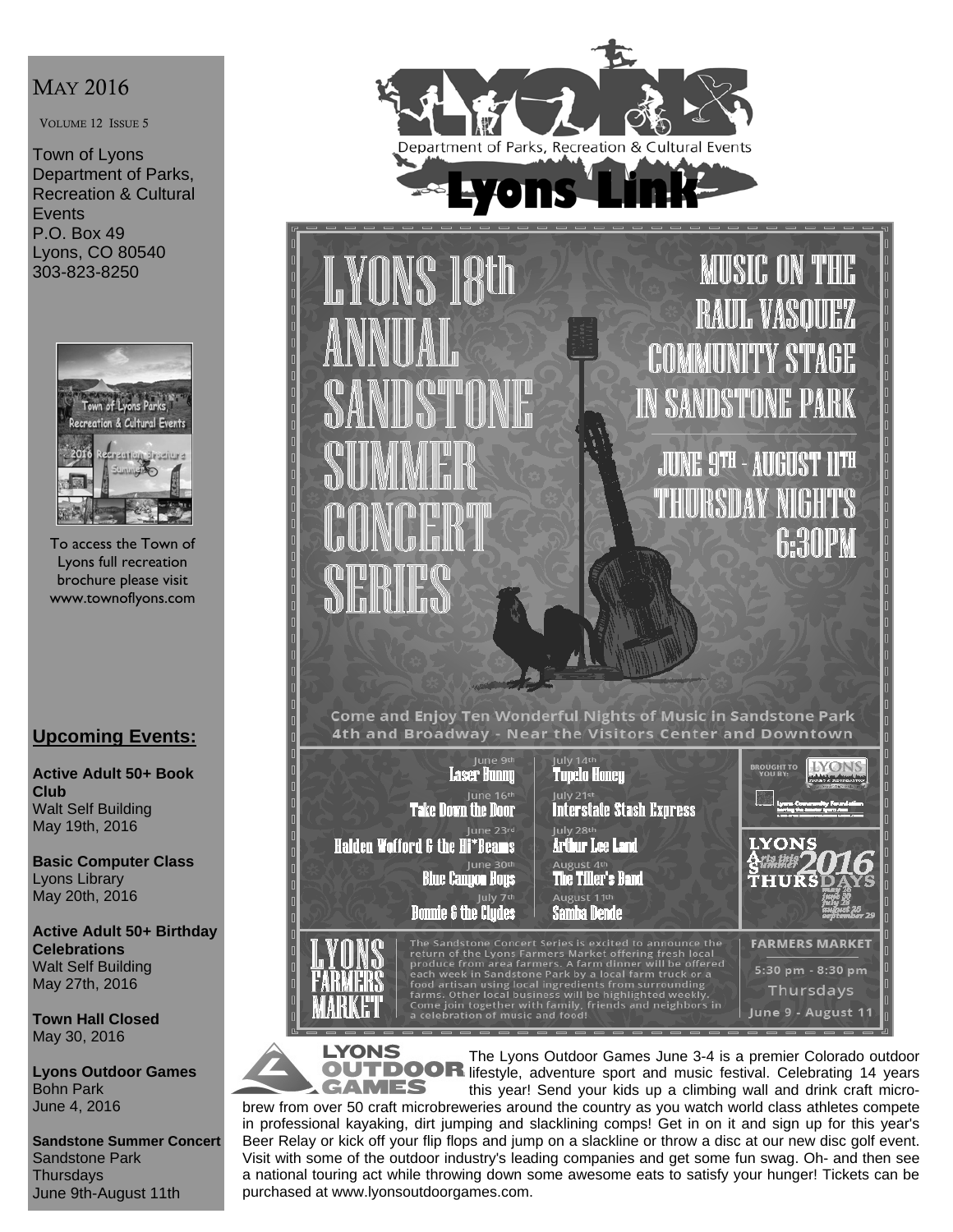# **Community Garage Sale and Clean Up Day**

The Sustainable Futures Commission (SFC) is sponsoring Lyons' second annual Community Garage Sale Saturday May 21, from 8 AM till noon. To get the word out, the SFC will send announcements to the local papers, Craigslist, and other venues. Garage sale signs will be posted the day of the event indicating areas where sales will be held. Watch for upcoming Town eblasts for information on how to "register" your address as a garage sale participant.

The very next day, Sunday, May 22, the Town cleanup day will be held from 9-1. Upcoming Town emails will provide info on the exact location for Cleanup Day. As in the past, most types of materials, EXCEPT hazardous materials, can be dropped off. Some items will incur a cost, such as electronic waste (printers, computers, TVs, VCRs, etc.). Mattresses, tires, scrap metal, and all CHARM items will be accepted for free recycling. CHARM (Center for Hard to Recycle Materials) items include hard plastic items (lawn chairs, barrels, etc.), printer cartridges (no toner cartridges please), clothing, text books, bicycle tubes, plastic bags, and scrap metal. Please keep items separate to ease sorting.

The SFC is also looking for a charity to participate that can accept your donations of lightly used household items, clothing, books, and small furniture to promote reuse and recycle. Check the Town website and emails for information on whether these items can be dropped off for donation.

Branches and yard waste are accepted and will be recycled, but please keep separate from your other trash.

No "normal" recyclables, such as glass, cans, bottles, paper, or cardboard here please! Take those recyclable products to the recycle bins on Railroad Avenue, as usual.

## **Book Club**

Let's gather and enjoy reading some great literature! This is a book club for Active Adults 50+ meeting at the Walt Self Building. To be a part of the book club, you must RSVP. Next, you can go to the Lyons Regional Library to pick up your copy of the book. The book club will meet on Thursdays on the listed dates at Walt Self to discuss the book and decide on the next book to read. We have lots of fun, don't miss out!

| Age:        | $50+$                                 |
|-------------|---------------------------------------|
| Fee:        | <b>FREE</b>                           |
| Dates:      | May 19th, June 16th, July 14th,       |
|             | <b>August 11th</b>                    |
| Time:       | 12:30 PM-2:00 PM                      |
| Location:   | <b>Walt Self Building</b>             |
| Instructor: | <b>Lori LeGault and Library Staff</b> |
|             |                                       |

## **Basic Computer Skills Class**

Lyons Parks and Recreation in collaboration with the Lyons Regional Library is pleased to offer a basic computer skills class for Lyon's Seniors' at the Lyons Regional Library. This class will go over e-mail, Facebook, and internet skills, and can help you get more connected with all of the most used Lyons Facebook pages. There is a maximum of 5 participants for this class so you must RSVP..

**Age: 50+ Fee: FREE Dates: May 20th, June 10th, July 29th Time: 1-2PM Location: Lyons Regional Library Irary Staff Group Size: Maximum 5**

# **Monthly Birthday Celebration**



Join us on the 4th Friday of every month to celebrate that month's birthdays! There will be birthday cake, coffee, and some other fun means of celebrating.

| Age:   | $50+$                                           |
|--------|-------------------------------------------------|
| Fee:   | <b>FREE</b>                                     |
| Dates: | May 27th, June 24th, July 22nd,                 |
|        | <b>August 26th</b>                              |
| Time:  | $1-3PM$                                         |
|        | <b>Location: Walt Self Building</b>             |
|        | <b>Instructor: Parks &amp; Recreation Staff</b> |

### **Fitness Class**

Lyons Recreation Program Assistant, Lori Le-Gault will be leading a 1 hour and 15 minute total body workout. Participants will do a 30 minute brisk walk on back roads, then upon arrival back at Walt Self we will do 30 minutes of strength training using resistance bands. The session will end with 15 minutes of balance and flexibility. You are allowed to join in/or duck out during any portion of the class. Please dress appropriately for exercise with layers and bring a water bottle.

| $50+$                              |
|------------------------------------|
| <b>FREE</b>                        |
| <b>Every Wednesday</b>             |
| 10:15 AM-11:30 AM                  |
| <b>Walt Self Building Basement</b> |
| <b>Instructor: Lori LeGault</b>    |
|                                    |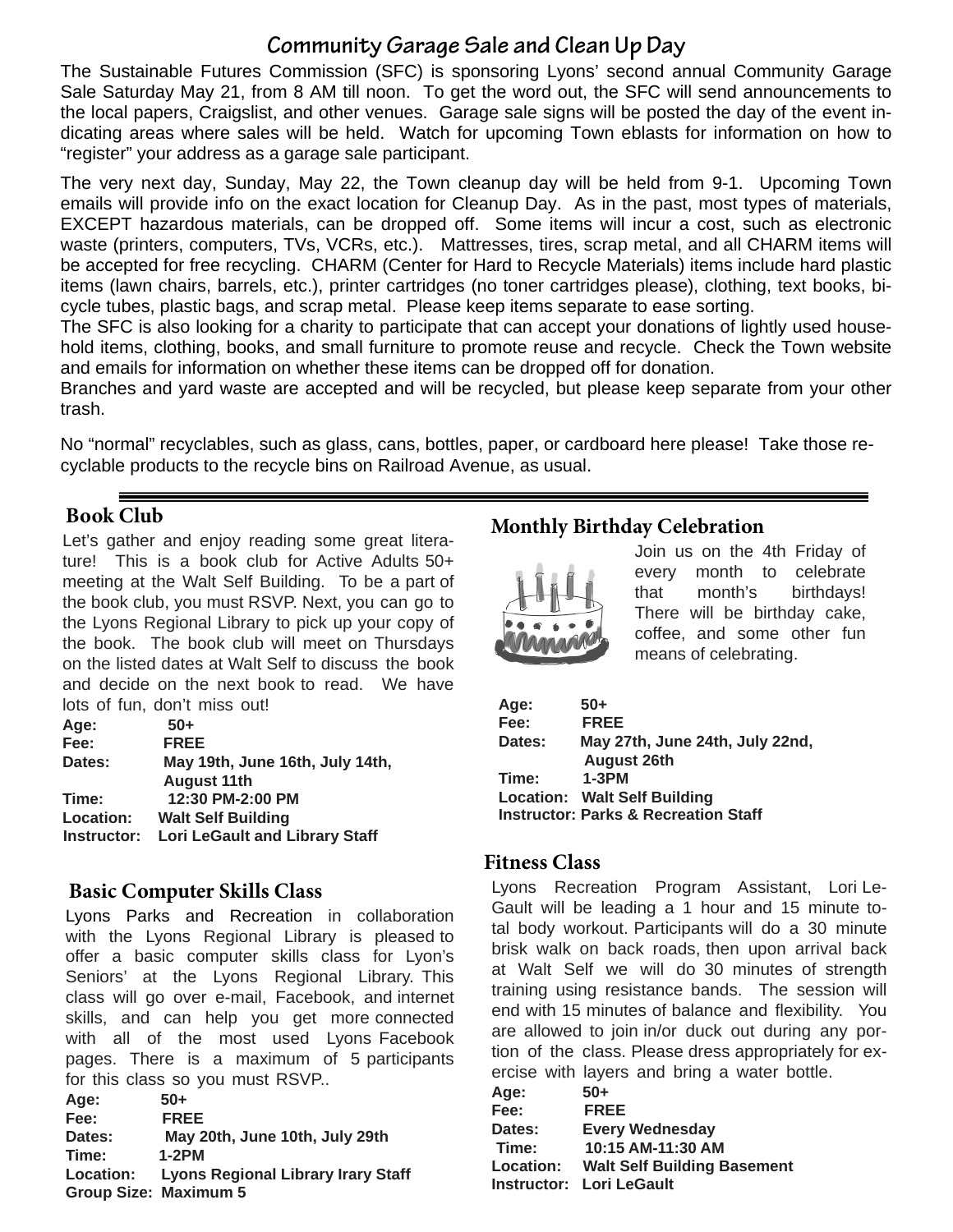## **Recreational Adult Ultimate Frisbee**

The Town of Lyons is pleased to offer a recreation league for Adults who wants to play ultimate Frisbee. Participants will meet and play at the Bohn Park Multi Use Field. Teams will be mixed on a weekly basis. To register call 303-823- 8250 or e-mail recreation@townoflyons.com.

| Age:        | 18 years and up                    |
|-------------|------------------------------------|
| Fee:        | \$42                               |
| Dates:      | June 9, 16, 23, 30, July 7, 14, 21 |
| Time:       | 7:00-8:15 PM                       |
| Location:   | <b>Bohn Park Multi Use Field</b>   |
| Instructor: | <b>Zach Martinez</b>               |
| Size:       | Minimum 10/ Maximum 30             |
|             | Deadline to Register: May 26th     |
|             |                                    |

#### **Recreational Team Sports for Kids**

The Town of Lyons is pleased to offer a recreation noncompetitive league for kids who want to play team sports for fun without committing to one thing for an entire season. Participants will meet and play a variety of ball sports. Teams will be regularly mixed and all participants are encouraged to play. To register call 303-823-8250 or e-mail recreation@townoflyons.com.

| Age:      | 8-12 year olds                      |
|-----------|-------------------------------------|
| Fee:      | \$42                                |
| Dates:    | June 9, 16, 23, 30, July 7, 14, 21  |
| Time:     | $6:00 - 7:00$ PM                    |
| Location: | <b>Bohn Park Multipurpose Field</b> |
|           | <b>Instructor: Zach Martinez</b>    |
| Size:     | Minimum 10/ Maximum 30              |
|           | Deadline to Register: May 26th      |

### **Summer Running Club for Kids**

The Town of Lyons is pleased to offer a recreation running club for kids who want to keep active and love to run! Since kids' goals are different, each child will be tasked in the beginning with choosing a realistic mileage goal and can then work toward meeting that goal with friends. A potluck will follow on the last day of running. To register call 303-823-8250 or e-mail recreation@townoflyons.com.

| Age:   | <b>Entering 1st Grade-6th Grade</b> |
|--------|-------------------------------------|
| Fee:   | \$35                                |
| Dates: | June 8, 13, 15, 20, 22, 27, 29      |
|        | July 6, 11, 13, 18, 20, 25, 27      |
| Time:  | 9:00 AM-10 AM                       |
|        | Deadline to Register: June 1st      |

#### **Yoga for Teens**

The Town of Lyons is pleased to offer yoga for teens throughout summer. Bring a yoga mat and water. To register e-mail recreation@townoflyons.com.

| Age:        | 12-16 year olds                                            |
|-------------|------------------------------------------------------------|
| Fee:        | \$8/per class                                              |
| Dates:      | Tuesdays from June 7 <sup>th</sup> -August 9 <sup>th</sup> |
| Time:       | 10:30 AM-11:30 AM                                          |
| Location:   | Walt Self Basement (May be at Sandstone                    |
|             | Park some days, check door for sign)                       |
| Instructor: | Lori LeGault                                               |
| Size:       | <b>Minimum 5/ Maximum 10</b>                               |
|             |                                                            |

## **Youth Mindfulness Summer Series**

The Town of Lyons Parks and Recreation is pleased to offer a 4-Part series of weekly mindfulness activities for kid's ages 11-15. Meeting one day a week and do a variety of activities including yoga, musical guests and jam sessions, journal writing, summer reading, ball sports, theater improv, hiking and much more. We will journey around Lyons for all activities. See www.townoflyons.com for more details.

| Age:   | $11 - 15$                                            |
|--------|------------------------------------------------------|
| Fee:   | \$120 for all 4                                      |
| Dates: | June 23, 30, July 7, 14                              |
| Time:  | 10:00 AM-3:30 PM                                     |
|        | Location: Meet at Lyons visitor's center Instructor: |
|        | Lori LeGault plus many more                          |
| Size:  | <b>Minimum 8/ Maximum 20</b>                         |

#### **Tennis Camp for Kids (3 days/week)**

The Town of Lyons is pleased to offer entry level tennis lessons at the Bohn Park Multi Use Sport Court. Participants need to bring a tennis racquet and water, it's advisable to wear a hat and sunscreen.

| 5-8 year olds, 9-12 year olds          |
|----------------------------------------|
| \$60 per weekly session                |
| June 6-9 June 13-16                    |
| <b>June 20-23</b>                      |
| 5-8 yr olds 9:00 AM -9:45 AM           |
| 9-12 yr old 9:50 AM -10:35 AM          |
| <b>Bohn Park Multi Use Sport Court</b> |
| <b>Judi Laursen, USPTA</b>             |
| Minimum 4/ Maximum 6                   |
|                                        |

### **JumpBunch Sports Camps**

JB Sports is an internationally-acclaimed fitness program that utilizes a non-competitive sports and fitness curriculum to develop important skills such as hand-eye coordination, teamwork, and self-confidence. Our custom-built program for school-agers will enhance your child's physical fitness as well as cognitive development. We'll teach your child two different sports or fitness activities each week, including golf, soccer, field hockey, volleyball, and many more! Let us show your child how much fun fitness can be!

#### *JumpBunch Sports School Age Camp*

| Age:             | 7-12 Year Olds                                    |
|------------------|---------------------------------------------------|
| Fee:             | \$82                                              |
| Dates:           | June 9,14,16,21,23,28,30                          |
| Time:            | 9:00 AM-10:00 AM                                  |
| <b>Location:</b> | <b>Bohn Park Multipurpose Field</b>               |
|                  | <b>Instructor: Trained Jumpbunch Staff</b>        |
| Size:            | Minimum 4/ Maximum 20                             |
|                  | To Register: http://suburban-denver.jumpbunch.com |
|                  | Deadline to Register: June 2 <sup>nd</sup>        |

#### *JumpBunch Preschool Age Camp*

| Age:   | 3-6 Year Olds                                     |
|--------|---------------------------------------------------|
| Fee:   | \$82                                              |
| Dates: | June 9,14,16,21,23,28,30                          |
| Time:  | 10:00 AM-11:00 AM                                 |
|        | Location: Bohn Park Multipurpose Field            |
|        | <b>Instructor: Trained Jumpbunch Staff</b>        |
| Size:  | <b>Minimum 4/ Maximum 15</b>                      |
|        | Register at: http://suburban-denver.jumpbunch.com |
|        | Deadline to Register: June 2nd                    |